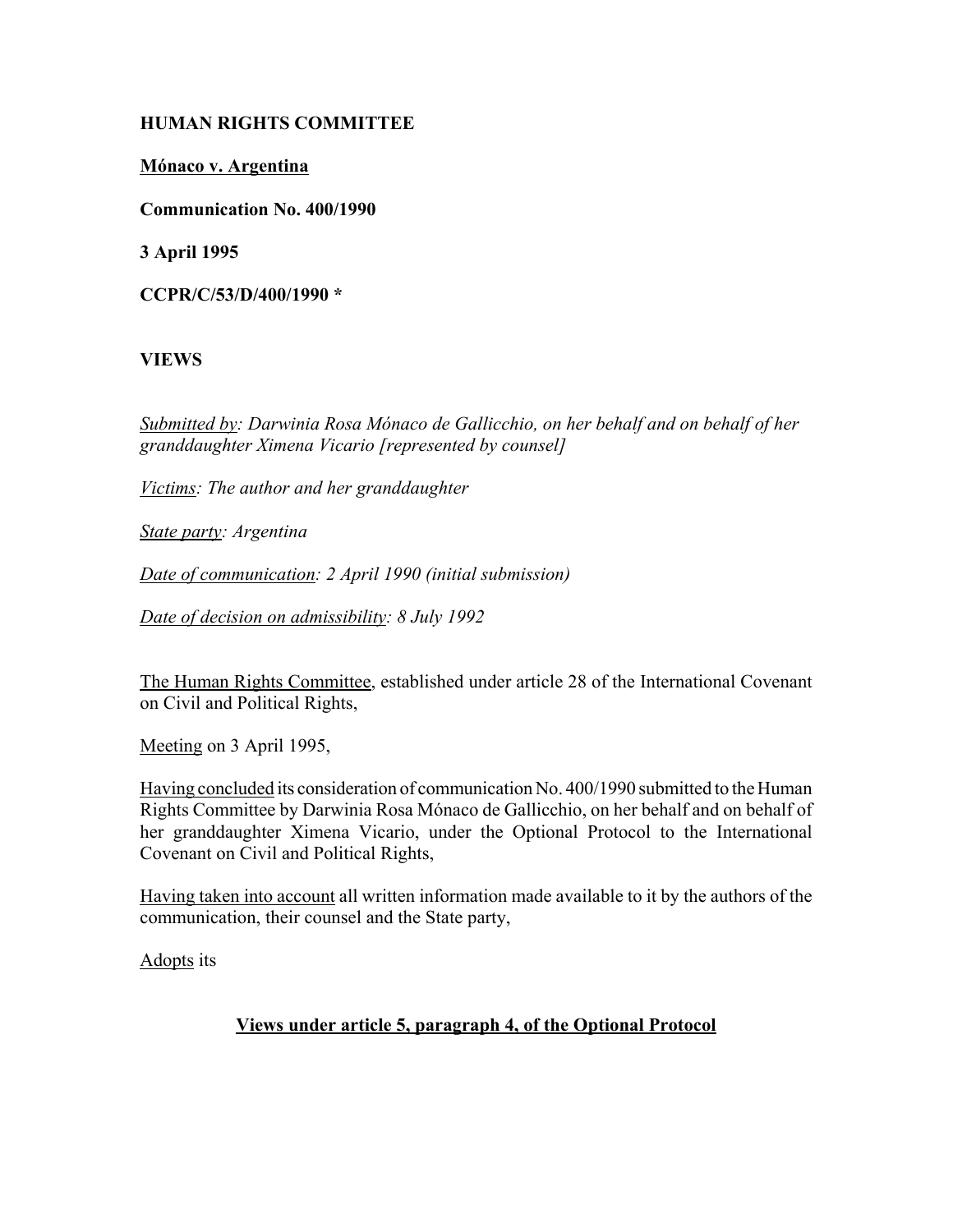1. The author of the communication is Darwinia Rosa Mónaco de Gallicchio, an Argentine citizen born in 1925, currently residing in Buenos Aires. She presents the communication on her own behalf and on behalf of her granddaughter, Ximena Vicario, born in Argentina on 12 May 1976 and 14 years of age at the time of submission of the communication. She claims that they are victims of violations by Argentina of articles 2, 3, 7, 8, 9, 14, 16, 17, 23, 24 and 26 of the International Covenant on Civil and Political Rights. She is represented by counsel. The Covenant and the Optional Protocol entered into force for Argentina on 8 November 1986.

#### Facts as submitted by the author

2.1 On 5 February 1977, Ximena Vicario's mother was taken with the then ninemonth-old child to the Headquarters of the Federal Police (Departamento Central de la Policía Federal) in Buenos Aires. Her father was apprehended in the city of Rosario on the following day. The parents subsequently disappeared, and although the National Commission on Disappeared Persons investigated their case after December 1983, their whereabouts were never established. Investigations initiated by the author herself finally led, in 1984, to locating Ximena Vicario, who was then residing in the home of anurse, S.S., who claimed to have been taking care of the child after her birth. Genetic blood tests (histocompatibilidad) revealed that the child was, with a probability of 99.82 per cent, the author's granddaughter.

2.2 In the light of the above, the prosecutor ordered the preventive detention of S.S., on the ground that she was suspected of having committed the offences of concealing the whereabouts of a minor (ocultamiento de menor) and forgery of documents, in violation of articles 5, 12, 293 and 146 of the Argentine Criminal Code.

2.3 On 2 January 1989, the author was granted "provisional" guardianship of the child; S.S., however, immediately applied for visiting rights, which were granted by order of the Supreme Court on 5 September 1989. In this decision, the Supreme Court also held that the author had no standing in the proceedings about the child's guardianship since, under article 19 of Law 10.903, only the parents and the legal guardian have standing and may directly participate in the proceedings.

2.4 On 23 September 1989 the author, basing herself on psychiatric reports concerning the effects of the visits of S.S. on Ximena Vicario, requested the court to rule that such visits should be discontinued. Her action was dismissed on account of lack of standing. On appeal, this decision was upheld on 29 December 1989 by the Cámara Nacional de Apelaciones en lo Criminal y Correccional Federal of Buenos Aires. With this, the author submits, available and effective domestic remedies have been exhausted. She adds that it would be possible to file further appeals in civil proceedings, but submits that these would be unjustifiably prolonged, to the extent that Ximena Vicario might well reach the age of legal competence by the time of a final decision. Furthermore, until such time as legal proceedings in the case are completed, her granddaughter must continue to bear the name given to her by S.S.

# **Complaint**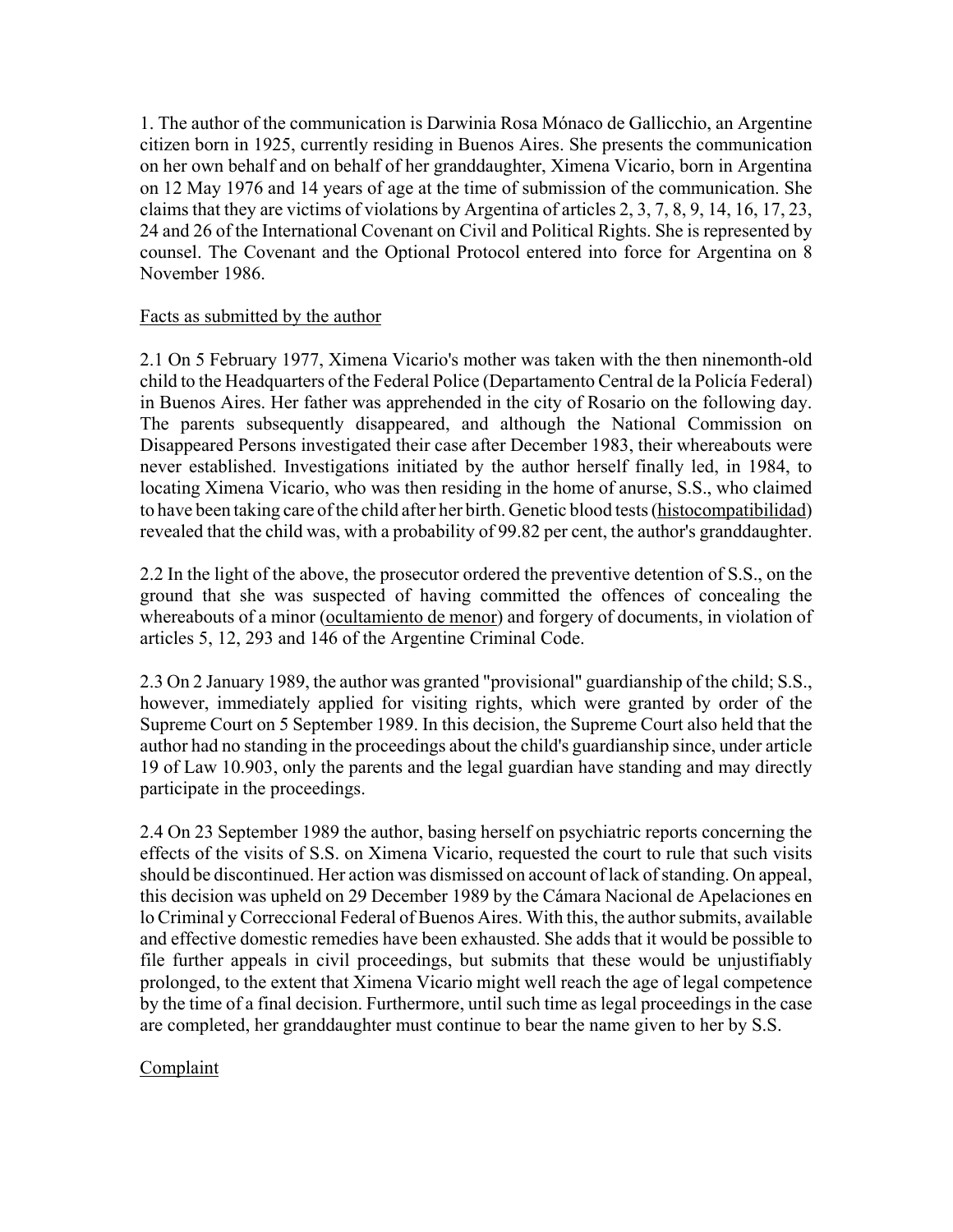3.1 The author claims that the judicial decisions in the case violate article 14 (bis) of the Argentine Constitution, which guarantees the protection of the family, as well as articles 23 and 24 of the Covenant. It is further submitted that S.S.'s regular visits to the child entail some form of "psychoaffective" involuntary servitude in violation of article 15 of the Argentine Constitution and article 8 of the Covenant. The fact that the author is denied standing in the guardianship proceedings is deemed to constitute a violation of the principle of equality before the law, as guaranteed by article 16 of the Argentine Constitution and articles 14 and 26 of the Covenant.

3.2 The author also claims a violation of the rights of her granddaughter, who she contends is subjected to what may be termed psychological torture, in violation of article 7 of the Covenant, every time she is visited by S.S. Another alleged breach of the Covenant concerns article 16, under which every person has the right to recognition as a person before the law, with the right to an identity, a name and a family: that Ximena Vicario must continue to bear the name given to her by S.S. until legal proceedings are completed is said to constitute a violation of her right to an identity. Moreover, the uncertainty about her legal identity has prevented her from obtaining a passport under her real name.

3.3 The author submits that the forced acceptance of visits from S.S. violates her granddaughter's rights under article 17, which should protect Ximena Vicario from arbitrary interference with her privacy. Moreover, the author contends that her own right to privacy is violated by the visits of S.S., and by her exclusion from the judicial proceedings over the guardianship of Ximena Vicario. Article 23, which protects the integrity of the family and of children, allegedly is violated in that Ximena Vicario is constantly exposed to, and maintained in, an ambiguous psychological situation.

## State party's observations and author's comments

4.1 The State party, after recapitulating the chronology of events, concedes that with the dismissal of the author's appeal on 29 December 1989, the author has, in principle, complied with the requirements of article 5, paragraph 2(b), of the Optional Protocol. Nevertheless, it draws attention to the inherent "provisional character" of judicial decisions in adoption and guardianship proceedings; such decisions may be, and frequently are, questioned either through the appearance of new circumstances and facts or the reevaluation of circumstances by the competent authorities seized of the matter.

4.2 In the author's case, the State party notes, new factual and legal circumstances have come to light which will require further judicial proceedings and decisions; the latter in turn may provide the author with an effective remedy. Thus, a complaint was filed on 13 February 1990 in the Federal Court of First Instance by the Federal Prosecutor charged with the investigation of the cases of the children of disappeared persons; the case was registered under case file A56/90. On 16 September 1990, the Prosecutor submitted a report from a professor of juvenile clinical psychology of the University of Buenos Aires, which addressed the impact of the visits from S.S. on the mental health of Ximena Vicario; the report recommended that the visiting rights regime should be reviewed.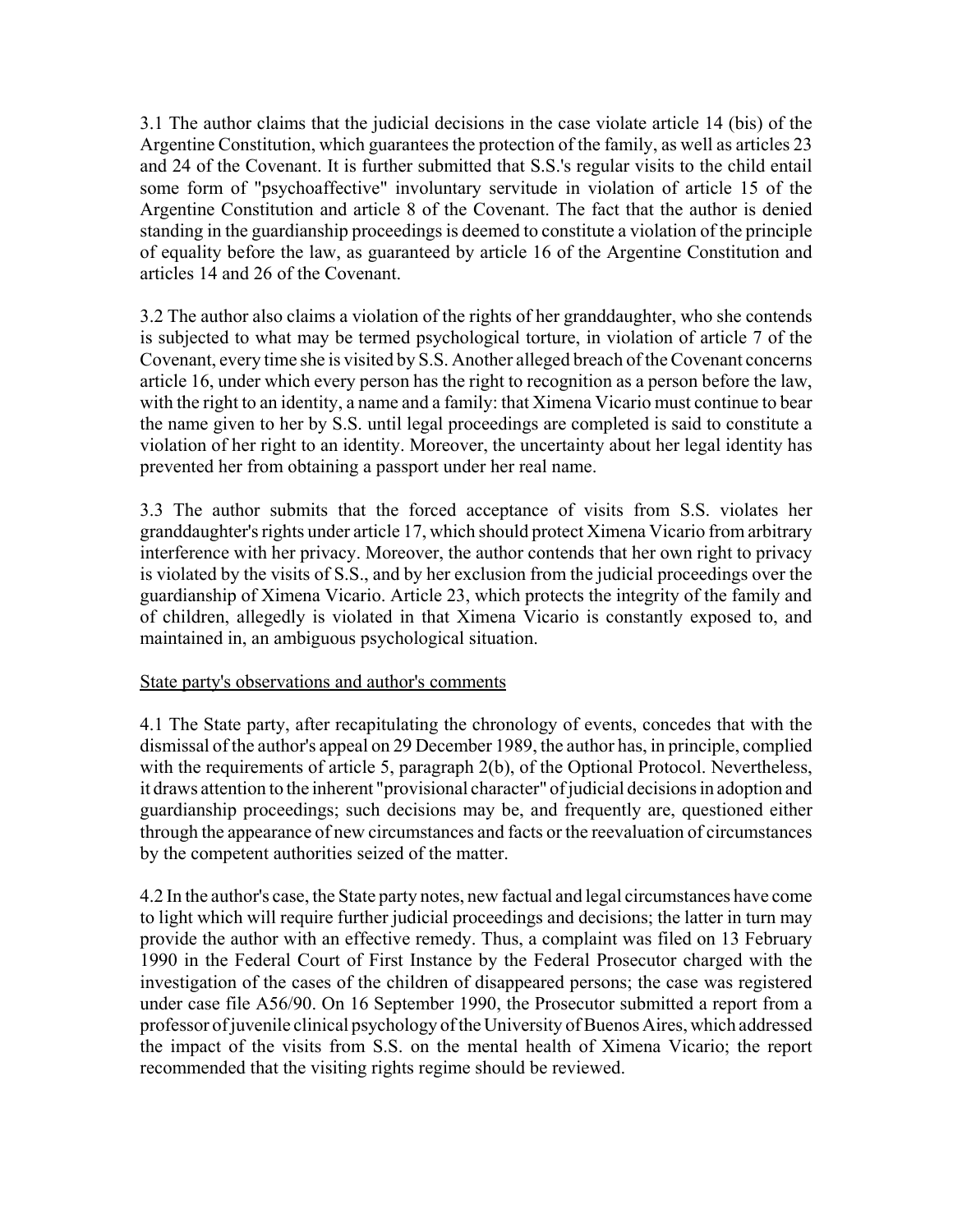4.3 The State party further indicates that before the civil courts in the province of Buenos Aires (Juzgado en lo Civil No. 10 del Departamento Judicial de Morón) an action initiated by the author had been pending, with a view to declaring the adoption of Ximena Vicario by S.S. invalid. On 9 August 1991, the Juzgado en lo Civil No. 10 held that Ximena Vicario's adoption and her birth inscription as R.P.S. were invalid. The decision is on appeal before the Supreme Court of the province of Buenos Aires.

4.4 Finally, the State party notes that criminal proceedings against S.S. remain pending, for the alleged offences of falsification of documents and kidnapping of a minor. A final decision in this matter has not been taken.

4.5 The State party concludes that, in the light of the provisional nature of decisions in guardianship proceedings, it is important to await the outcome of the various civil and criminal actions pending in the author's case and that of Ximena Vicario, as this may modify the author's and Ximena Vicario's situation. Accordingly, the State party requests the Committee to decide that it would be inappropriate to adjudicate the matter under consideration at this time.

4.6 In respect of the alleged violations of the Argentine Constitution, the State party affirms that it is beyond the Committee's competence to evaluate the compatibility of judicial decisions with domestic law, and that this part of the communication should be declared inadmissible.

5.1 In her comments, the author contends that no new circumstances have arisen that would justify a modification of her initial claims submitted to the Committee. Thus, her granddaughter continues to receive regular visits from S.S., and the civil and criminal proceedings against the latter have not shown any notable progress. The author points out that by the spring of 1991, the criminal proceedings in case A-62/84 had been pending for over six years at first instance; as any judgement could be appealed to the Court of Appeal and the Supreme Court, the author surmises that Ximena Vicario would reach legal age (18 years) without a final solution to her, and the author's, plight. Therefore, the judicial process should be deemed to have been "unreasonably prolonged".

5.2 The author contends that the Supreme Court's decision denying her standing in the judicial proceedings binds all other Argentine tribunals and therefore extends the violations suffered by her to all grandparents and parents of disappeared children in Argentina. In support of her contention, she cites a recent judgement of the Court of Appeal of La Plata, concerning a case similar to hers. These judgements, in her opinion, have nothing "provisional" about them. In fact, the psychological state of Ximena Vicario is said to have deteriorated to such an extent that, on an unspecified date, a judge denied S.S. the month of summer vacation with Ximena Vicario she had requested; however, the judge authorized S.S. to spend a week with Ximena Vicario in April 1991. The author concludes that she should be deemed to have complied with the admissibility criteria of the Optional Protocol.

Committee's decision on admissibility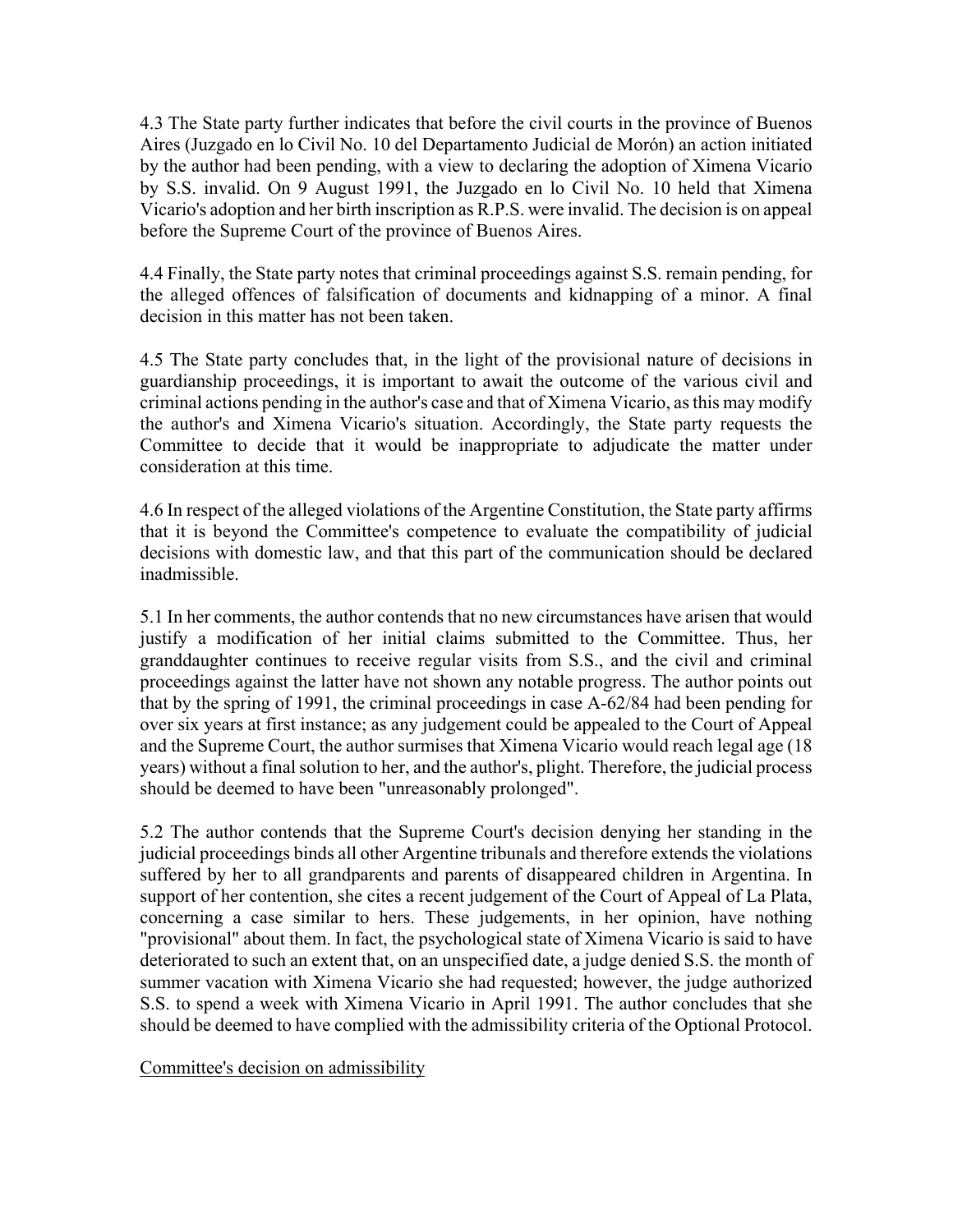6.1 During its forty-fifth session the Committee considered the admissibility of the communication. The Committee took note of the State party's observations, according to which several judicial actions which potentially might provide the author with a satisfactory remedy were pending. It noted, however, that the author had availed herself of domestic appeals procedures, including an appeal to the Supreme Court of Argentina, and that her appeals had been unsuccessful. In the circumstances, the author was not required, for purposes of article 5, paragraph 2(b), of the Optional Protocol, to repetition the Argentine courts if new circumstances arose in the dispute over the guardianship of Ximena Vicario.

6.2 In respect of the author's claims under articles 2, 3, 7, 8 and 14, the Committee found that the author had failed to substantiate her claims, for purposes of admissibility.

7. On 8 July 1992 the Human Rights Committee decided that the communication was admissible in so far as it might raise issues under articles 16, 17, 23, 24 and 26 of the Covenant.

#### Author's and State party's further submissions on the merits

8.1 By note verbale of 7 September 1992, the State party forwarded the text of the decision adopted on 11 August 1992 by the Cámara de Apelación en lo Civil y Comercial Sala II del Departamento Judicial de Morón, according to which the nullity of Ximena Vicario's adoption was affirmed.

8.2 By note verbale of 6 July 1994 the State party informed the Committee that S.S. had appealed the nullity of the adoption before the Supreme Court of the Province of Buenos Aires and that Ximena Vicario had been heard by the court.

8.3 With regard to the visiting rights initially granted to S.S. in 1989, the State party indicates that these were terminated in 1991, in conformity with the express wishes of Ximena Vicario, then a minor.

8.4 With regard to the guardianship of Ximena Vicario, which had been granted to her grandmother on 29 December 1988, the Buenos Aires Juzgado Nacional de Primera Instancia en lo Criminal y Correccional terminated the regime by decision of 15 June 1994, bearing in mind that Ms. Vicario had reached the age of 18 years.

8.5 In 1993 the Federal Court issued Ximena Vicario identity papers under that name.

8.6 As to the criminal proceedings against S.S., an appeal is currently pending.

8.7 In the light of the above, the State party contends that the facts of the case do not reveal any violation of articles 16, 17, 23, 24 or 26 of the Covenant.

9.1 In her submission of 10 February 1993, the author expressed her concern over the appeal lodged by S.S. against the nullity of the adoption and contends that this uncertainty constitutes a considerable burden to herself and to Ximena Vicario.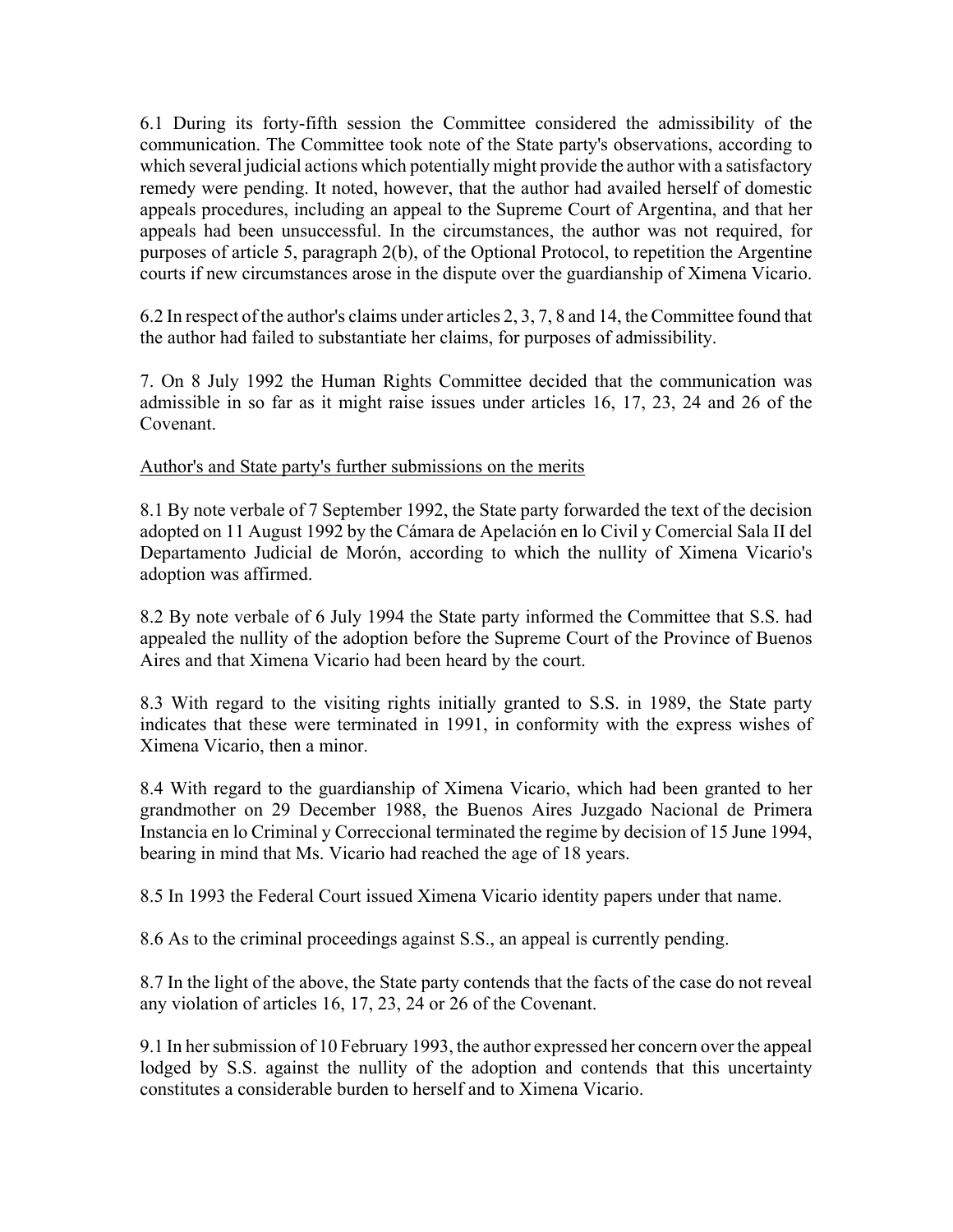9.2 In her submission of 3 February 1995, the author states that the Supreme Court of the Province of Buenos Aires has issued a final judgement confirming the nullity of the adoption.

#### Committee's Views on the merits

10.1 The Human Rights Committee has considered the merits of the communication in the light of all the information made available to it by the parties, as provided for in article 5, paragraph 1, of the Optional Protocol. It bases its Views on the following considerations.

10.2 With regard to an alleged violation of article 16 of the Covenant, the Committee finds that the facts before it do not sustain a finding that the State party has denied Ximena Vicario recognition as a person before the law. In fact, the courts of the State party have endeavoured to establish her identity and issued her identity papers accordingly.

10.3 As to Darwinia Rosa Mónaco de Gallicchio's claim that her right to recognition as a person before the law was violated, the Committee notes that, although her standing to represent her granddaughter in the proceedings about the child's guardianship was denied in 1989, the courts did recognize her standing to represent her granddaughter in a number of proceedings, including her suit to declare the nullity of the adoption, and that she was granted guardianship over Ximena Vicario. While these circumstances do not raise an issue under article 16 of the Covenant, the initial denial of Mrs. Mónaco's standing effectively left Ximena Vicario without adequate representation, thereby depriving her of the protection to which she was entitled as a minor. Taken together with the circumstances mentioned in paragraph 10.5 below, the denial of Mrs. Mónaco's standing constituted a violation of article 24 of the Covenant.

10.4 As to Ximena Vicario's and her grandmother's right to privacy, it is evident that the abduction of Ximena Vicario, the falsification of her birth certificate and her adoption by S.S. entailed numerous acts of arbitrary and unlawful interference with their privacy and family life, in violation of article 17 of the Covenant. The same acts also constituted violations of article 23, paragraph 1, and article 24, paragraphs 1 and 2, of the Covenant. These acts, however, occurred prior to the entry into force of the Covenant and of the Optional Protocol for Argentina on 8 November 1986,  $\frac{1}{1}$  and the Committee is not in a position ratione temporis to emit a decision in their respect. The Committee could, however, make a finding of a violation of the Covenant if the continuing effects of those violations were found themselves to constitute violations of the Covenant. The Committee notes that the grave violations of the Covenant committed by the military regime of Argentina inthis case have been the subject of numerous proceedings before the courts of the State party, which have ultimately vindicated the right to privacy and family life of both Ximena Vicario and her grandmother. As to the visiting rights initially granted to S.S., the Committee observes that the competent courts of Argentina first endeavoured to determine the facts and balance the human interests of the persons involved and that in connection with those investigations a number of measures were adopted to give redress to Ximena Vicario and her grandmother, including the termination of the regime of visiting rights accorded to S.S, following the recommendations of psychologists and Ximena Vicario's own wishes.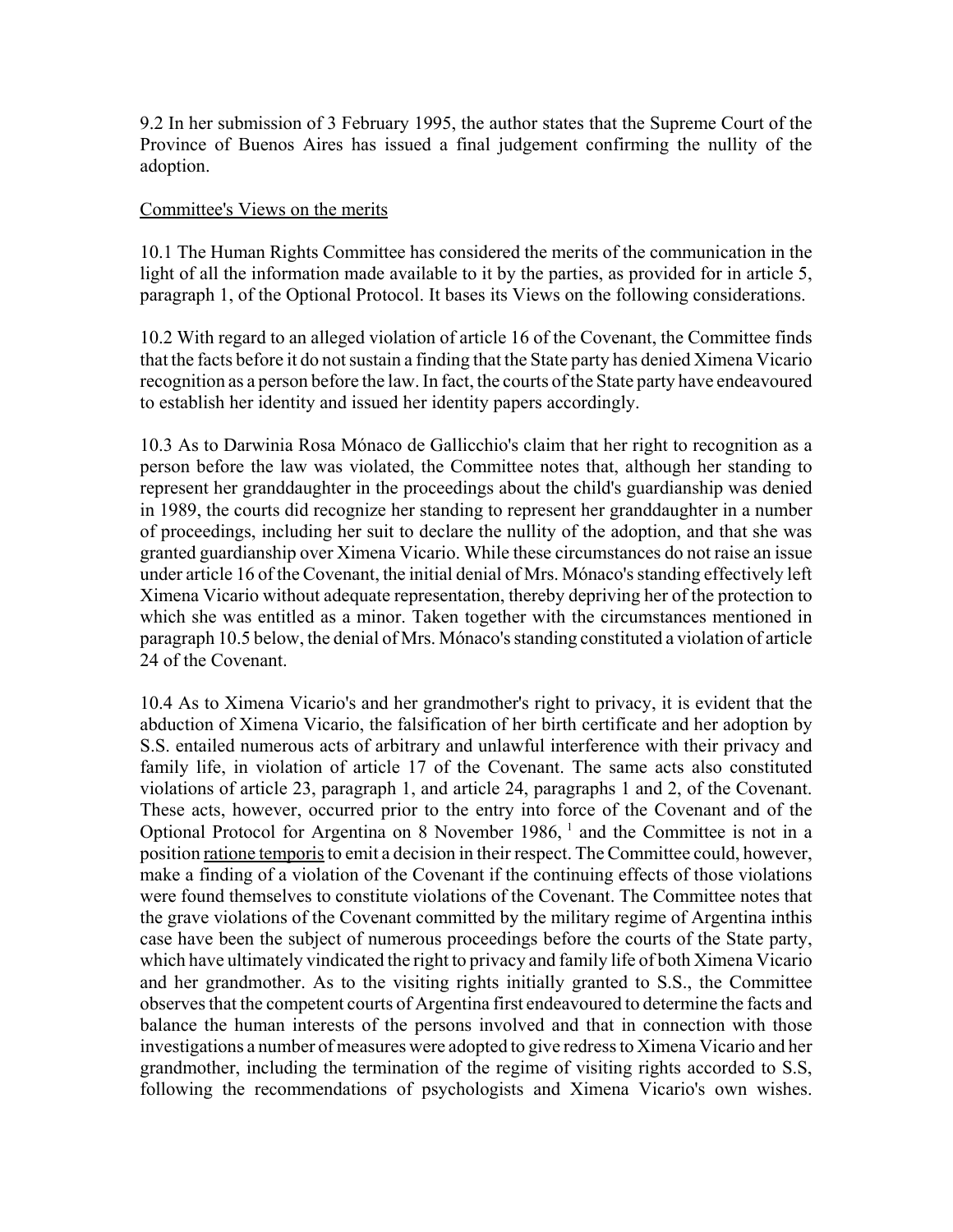Nevertheless, these outcomes appear to have been delayed by the initial denial of standing of Mrs. Mónaco to challenge the visitation order.

10.5 While the Committee appreciates the seriousness with which the Argentine courts endeavoured to redress the wrongs done to Ms. Vicario and her grandmother, it observes that the duration of the various judicial proceedings extended for over 10 years, and that some of the proceedings have not yet been completed. The Committee notes that in the meantime Ms. Vicario, who was 7 years of age when found, reached the age of maturity (18 years) in 1994, and that it was not until 1993 that her legal identity as Ximena Vicario was officially recognized. In the specific circumstances of this case, the Committee finds that the protection of children stipulated in article 24 of the Covenant required the State party to take affirmative action to grant Ms. Vicario prompt and effective relief from her predicament. In this context, the Committee recalls its General Comment on article 24, 2 in which it stressed that every child has a right to special measures of protection because of his/her status as a minor; those special measures are additional to the measures that States are required to take under article 2 to ensure that everyone enjoys the rights provided for in the Covenant. Bearing in mind the suffering already endured by Ms. Vicario, who lost both of her parents under tragic circumstances imputable to the State party, the Committee finds that the special measures required under article 24, paragraph 1, of the Covenant were not expeditiously applied by Argentina, and that the failure to recognize the standing of Mrs. Mónaco in the guardianship and visitation proceedings and the delay in legally establishing Ms. Vicario's real name and issuing identity papers also entailed a violation of article 24, paragraph 2, of the Covenant, which is designed to promote recognition of the child's legal personality.

10.6 As to an alleged violation of article 26 of the Covenant, the Committee concludes that the facts before it do not provide sufficient basis for a finding that either Ms. Vicario or her grandmother were victims of prohibited discrimination.

11.1 The Human Rights Committee, acting under article 5, paragraph 4, of the Optional Protocol to the International Covenant on Civil and Political Rights, is of the view that the facts which have been placed before it reveal a violation by Argentina of article 24, paragraphs 1 and 2, of the Covenant.

11.2 In accordance with article 2, paragraph 3 (a), of the Covenant, the State party is under an obligation to provide the author and her granddaughter with an effective remedy, including compensation from the State for the undue delay of the proceedings and resulting suffering to which they were subjected. Furthermore, the State party is under an obligation to ensure that similar violations do not occur in the future.

11.3 Bearing in mind that, by becoming a party to the Optional Protocol, the State party has recognized the competence of the Committee to determine whether there has been a violation of the Covenant or not and that, pursuantto article 2 of the Covenant, the State party has undertaken to ensure to all individuals within its territory and subject to its jurisdiction the rights recognized in the Covenant to provide an effective and enforceable remedy in case a violation has been established, the Committee wishes to receive from the State party, within ninety days, information about the measures taken to give effect to the